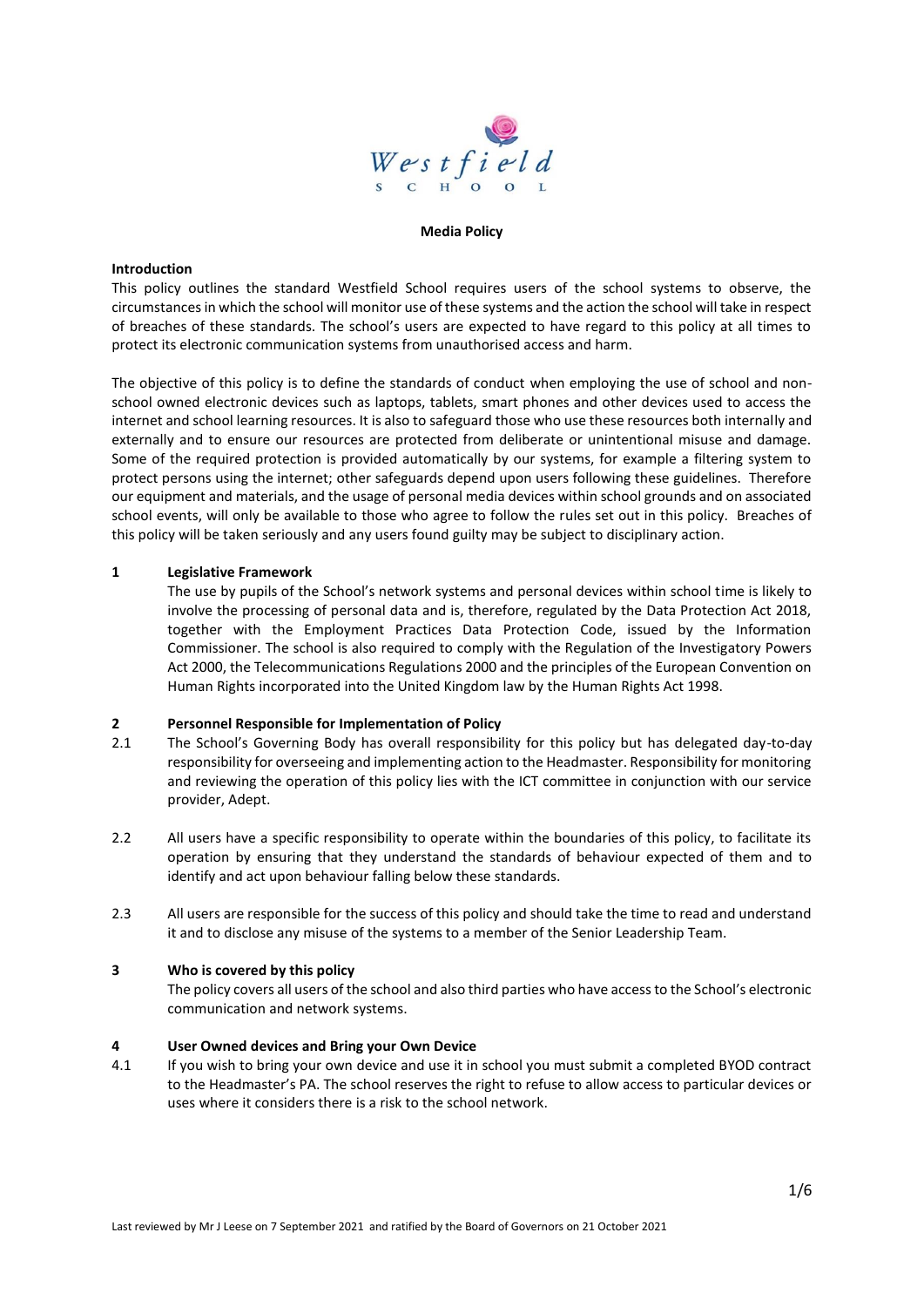- 4.2 Users should not, under any circumstances, access our network resources on their own device without signing our BYOD Contract. The school reserves the right to remove your device at anytime if you are seen to be violating this policy or any other related school policy.
- 4.3 The BYOD policy and pupil contract covers access to the internet through our wireless network provision and the pupil's own internet provider. It gives permission for Sixth Formers to use their own device(s) under the provision of the policy at all times during school hours and other Senior House pupils with subject teacher permission during class time if they have successfully submitted a BYOD contract.
- 4.4 The school requires that users have installed anti-virus software available for that device. The school does not guarantee provision of anti-virus software for BYOD.
- 4.5 Where a user uses their own device to access and store data that relates to Westfield School then it is their responsibility to familiarise themselves with the device sufficiently in order to keep the data secure. In practice this means preventing theft and loss of data, where appropriate keeping information confidential and maintaining the integrity of data and information. Users should delete sensitive emails once they have finished with them and delete copies of attachments to emails on their own device as soon as they have finished with them.
- 4.6 In the event of loss or theft a user should change the passwords to all the school's services accessed from that device and report the loss or theft within 48 hours to the Bursar.
- 4.7 When a device has been registered and approved the device can be connected to the school network via access with the wireless password. Users are not permitted to share this access key or password with anybody else. If a user is found to have given this access key to anybody, their access to the system will be revoked and disciplinary action taken. The user's device will be issued with a monitored IP address. Users are not permitted to edit, adjust, mask or share the IP address they have been given.
- 4.8 Users are not permitted to use any device to create a wireless hotspot. Bluetooth should be disabled at all times while on school premises.

## **5 Monitoring of User Owned devices, internet and Systems**

- 5.1 The school will not monitor the content of user owned devices but will monitor traffic over the school system to prevent threats to the school network systems. The school will also monitor the school's name across all social media and online channels to look for any possible misuse of the school's name or abuse of the school or any member of the school community.
- 5.2 The school does not collect or store any passwords or personal information (except the MAC address of the device when connected to the school's wi-fi) when a UOD (user owned device) is connected to the internet.
- 5.3 The school may require access to a user's personal device whilst investigating cases of policy breach including, but not limited to, cyber bullying, hacking of the system or virus attack. The Headmaster may require access to a user's personal device whilst investigating any behaviour or allegation relating to our School Anti-Bullying or Disciplinary Policy. In these circumstances every effort will be made to ensure that the school does not access private information of the user which does not relate to the investigatory matter.
- 5.4 Controlled assessment on User Owned Devices should only be carried out under direct instruction from a head of department. Controlled assessment procedures and policies apply to all work completed on a user device. You must seek specific permissions to complete any controlled assessment on your own user device. OFQUAL policies, contract and guidelines apply to all coursework completed on any device.
- 5.5 Use of personal devices during the school day is at the discretion of the staff. Pupils must use devices as directed by their teachers.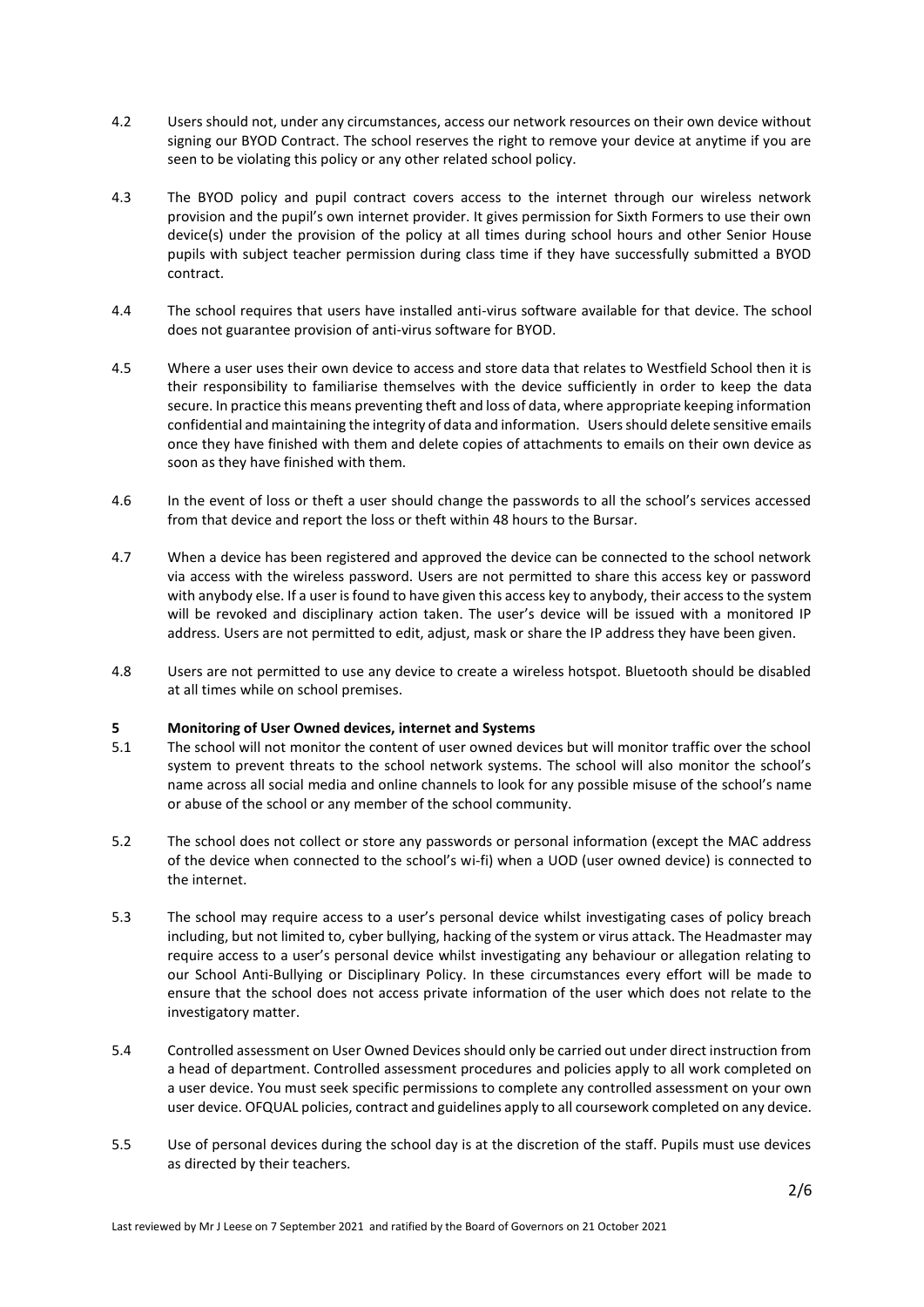- 5.6 The primary purpose of personal devices at school is educational or related to educational experiences.
- 5.7 The school will monitor websites visited though our wireless network. Monitoring will only be carried out to the extent permitted or required by law and as necessary and justifiable for the school purposes.
- 5.8 The school systems provide the capability to monitor telephone, e-mail, voicemail, web and other communications traffic. In order to perform various legal obligations in connection with its role as a school, use of its systems including the computer systems and any personal use of them, is monitored by the service provider and appropriate staff.
- 5.9 The school reserves the right to retrieve the contents of messages or check searches which have been made on the internet for the following purposes: in order to safeguard pupils and staff, to monitor whether the use of the e-mail system or the internet is legitimate and in accordance with this policy, to find lost message or to retrieve message lost due to computer failure, to assist in the investigation of wrongful acts and to comply with any legal obligation.
- 5.10 The School's policy is that complaints, gossip or rumour about the school or a member of the school community will be investigated. Where they relate to the use of websites or social media the School reserves the right to use inspection software to view web pages. This right will only be exercised when considered by the Headmaster to be necessary and reasonable in the interests of welfare and, in each case, a decision to view web pages will be balanced against the user's right to respect for private and family life.
- 5.11 Users will be held personally responsible for all material they have placed on a website or social media and for all material that appears where they are the host or account holder. Material of a threatening, abusive, bullying, racist, harassing or defamatory nature, whether placed during or outside school time (including the holidays) will be treated as a serious breach of school discipline.

### **6 Acceptable Media Usage**

Acceptable Media Use applies to all Westfield School employees, pupils and parents. It is not meant to be an exhaustive list of what pupils and staff can or cannot do, and, it is expected that over time it will change and we welcome suggestions for improvement from pupils, parents and staff. It is our guide for responsible media usage.

- 6.1 Pupil use of device camera or microphone functions on school premises, including school events, functions and visits, is prohibited unless approved by a staff member. Pictures, video or sound recordings taken in school may only be used in school related learning and must not be posted, uploaded or shared on any website or system (e.g. social media) other than one that belongs to or is approved of by school. We would highly recommend that any school related media is stored on the school system.
- 6.2 It is prohibited to use your device to take pictures, video, sound recordings of any pupil or staff member without their permission. Failure to comply will be considered a disciplinary matter.
- 6.3 It is a user's responsibility to keep their device safe while at school, on school related visits and school sponsored activities. The school, governing body and staff at Westfield School are not responsible for any damage, loss, malware or theft of a user device (including any such event which causes the device not to function). It is the user's responsibility to ensure that they have sufficient personal high value insurance to adequately cover the device for any such occurrence.
- 6.4 It is a user's responsibility to ensure their device is charged for the school day. The school does not provide electrical outlets that can be used by users for charging devices. If a user is found to be using an electrical outlet for charging their device then the charging device may be removed and can be collected at the end of the school day.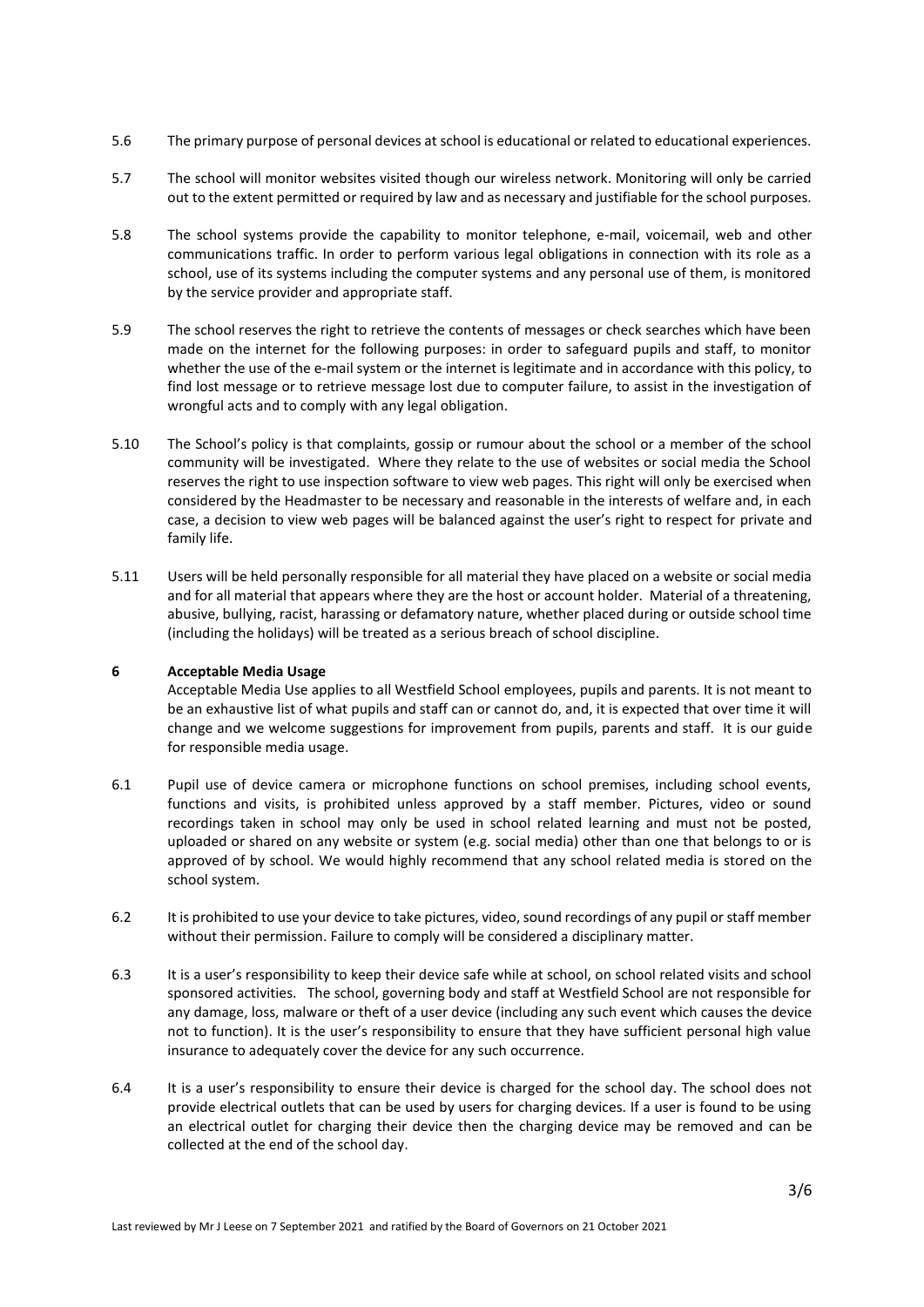- 6.5 The school does not provide support for user owned devices. Users should be competent in the use of their own device. The school does not provide direct printing from users' own devices.
- 6.6 All school provided equipment and resources are provided for "acceptable" school use only and should not be used for personal tasks.
- 6.7 When using any equipment you must not behave in a way that could cause damage to the equipment or jeopardise our licensing agreements and/or conditions.
- 6.8 You are responsible for the safety of your account information; under no circumstances must you share your details with others, including family members, or let them use your account. You are also obliged to remember your user name and password and keep that information secure. You are required to change your password at least once a term.
- 6.9 You must not knowingly violate the privacy, or personal rights of other users. Examples of this type of behaviour would include (but not to be limited to) reading their mail, accessing their files or social networking sites, using their computer account or additional resources that they may have been allocated.
- 6.10 When accessing the internet through both hard and wireless networks on either a school or personal media device within school property, you may not deliberately access sites which may contain illegal materials, obscene or pornographic content, or which may be deemed offensive, threatening or abusive. The use of sites which contain games, chat rooms and cheats are expressly prohibited. You must immediately inform a member of the Senior Leadership Team if you accidentally access a site which contains any of the above information.
- 6.11 You accept that any work created using the school resources, including information sent or received by email, remains the property of Westfield School and may be accessed at any time for audit. You therefore agree not to use any form of private file encryption or make any effort to hide material.
- 6.12 You will not knowingly perform any act which may cause technical disturbance to the network, including the introduction of viruses, worms or any other destructive mechanism. You are expected to take any reasonable precautions such as not opening emails from an unknown source, using memory sticks or CD ROMs.
- 6.13 You may never copy, or allow to be copied, software, applications or data (including media images without permission) from school systems to another person or onto another system.
- 6.14 When using the resources available, including email, messaging systems and social network sites, you must not store or transmit any images of other pupils or staff, or use any statements that may be deemed offensive, threatening or abusive.
- 6.15 You may not perform, or take part in, any act which may create, transmit, distribute or store material that violates a trademark, copyright or any other intellectual property rights, this includes (but is not limited to) the use of pirated software or material downloaded from the internet. Also you may not encourage any conduct that would constitute a criminal offence or give rise to civil liability.
- 6.16 Any conduct which violates the Media Policy or any other conduct which is deemed inappropriate will be investigated. If a user is found to be at fault any or all of the following sanctions may be imposed: Restricted network access, disciplinary action, confiscation and retention of devices used (including mobile and all media devices), should there be reasonable suspicion of misuse. If a user is found to be responsible for the damage of equipment – a contribution up to the full cost of repair or replacement will be required. If it is suspected that a user has committed a criminal offence this will be reported to the relevant authorities for further investigation.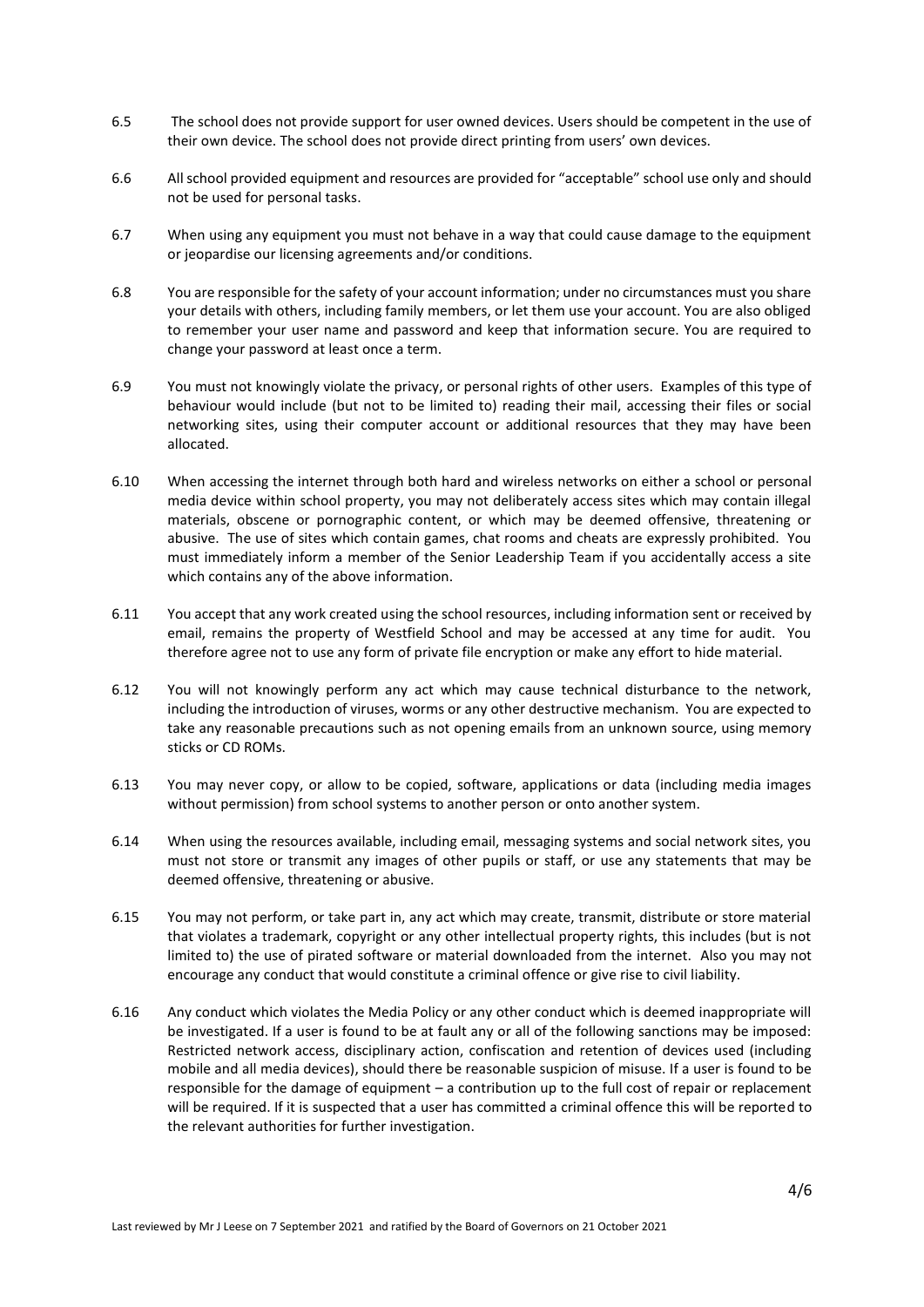# **7 Incidents and response**

Where a security incident involving users using their own devices arises at school this matter will be dealt with very seriously. The school will act immediately to prevent, as far as reasonably possible, any further harm occurring.

# **8 Data encryption Policy**

The school issues all pupils with their own personal school email address. Access is via personal LOGIN, which is password protected. The school gives guidance on the reasons for always logging off and for keeping all passwords securely.

# **9 Promoting Safe Use of technology**

- 9.1 The school adheres to best practice regarding e-teaching and the internet. Westfield recognises that internet safety is a child protection and general safeguarding issue.
- 9.2 The whole school supports the annual Safer Internet Day. Pupils of all ages are encouraged to make use of the excellent online resources that are available from sites such as:
	- UK Council for Child Internet Safety (http://www.education.gov.uk/ukccis)
	- Childnet International (www.childnet-int.org)
	- Cyber Mentors (www.cybermentors.org.uk)
	- Cyberbullying (www.cyberbullying.org)
	- E-Victims (www.e-victims.org)
	- Bullying UK [\(www.bullying.co.uk\)](http://www.bullying.co.uk/)
- 9.3 Users prepare their own models of good practice, within curricular lessons. They cover the different hazards on the internet, such as grooming, stalking, abuse, bullying, harassment and identity theft. Guidance covers topics such as saving oneself from future embarrassment explaining that any blog or photograph posted onto the internet is there permanently. Anything that has been deleted may be cached in a search engine, company server or internet archive and cause embarrassment years later.
- 9.4 Our designated safeguarding lead (DSL) has been trained in the safety issues involved with the misuse of the internet and other mobile electronic devices. The DSL receives regular monitoring reports of internet usage. They work closely with Newcastle Safeguarding Children Partnership (NSCP) and other agencies in promoting a culture of responsible use of technology that is consistent with the ethos of Westfield School. All of the staff have also received training in e-safety issues. The school's has a comprehensive PSHEE programme on e-safety. The PSHEE co-ordinators will ensure that all year groups in the school are educated in the risks and the reasons why they need to behave responsibly online.
- 9.5 With the explosion in technology, the school recognises that blocking and barring sites is no longer adequate. Westfield teaches all of its pupils to understand why they need to behave responsibly if they are to protect themselves. The school's technical staff have a key role in maintaining a safe infrastructure at the school and in keeping abreast of the rapid succession of technical developments. They are responsible for the security of the school's hardware system, its data and for training the school's teaching and administrative staff in the use of ICT.
- 9.6 The school's guidance is that pupils and staff should always think carefully before they post any information online. Content posted should not be able to be deemed inappropriate or offensive, or likely to cause embarrassment to the individual or others.
- 9.7 The school offers guidance on the safe use of social networking sites and cyber bullying in PSHEE lessons which covers blocking and removing contacts from 'friend lists'. The school's PSHEE lessons include guidance on how pupils can identify the signs of a cyber-stalker and what they should do if they are worried about being harassed or stalked online. The school offers guidance on keeping names, addresses, passwords, mobile phone numbers and other personal details safe.